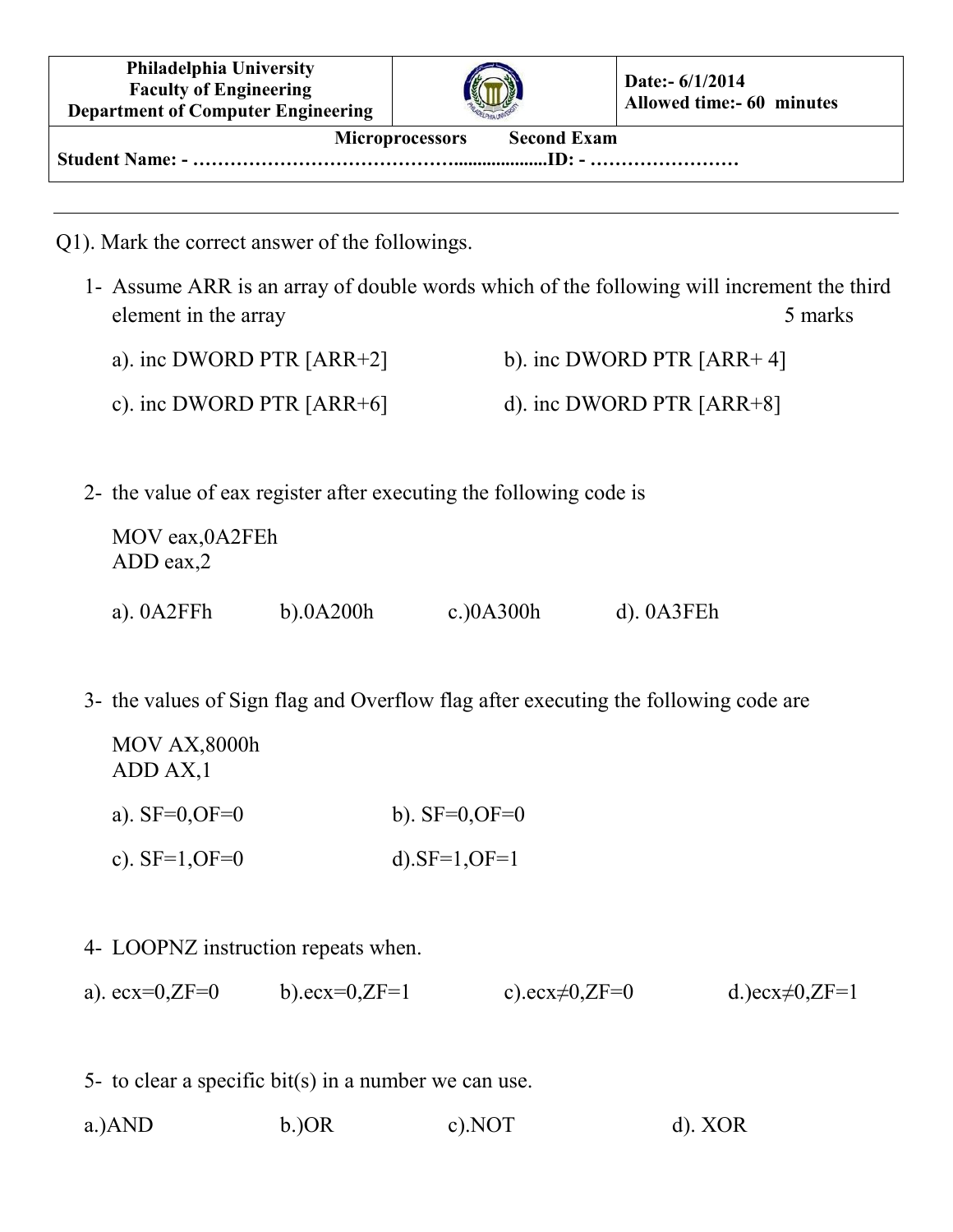Q2). Write the values of the Carry, Sign, Zero and Overflow flags after executing the following instructions 6 marks

MOV AX,7FF0h

| ADD AL, 10h | $CF =$ | $SF =$ | $ZF =$ | $OF =$ |
|-------------|--------|--------|--------|--------|
| ADD AH, 1   | $CF=$  | $SF =$ | $ZF=$  | $OF =$ |
| ADD AX,2    | $CF=$  | $SF =$ | $ZF=$  | $OF =$ |

Q3). Write the instructions that perform the following operations 3 marks

1- Jump to label L1 if the unsigned integer in BX is greater than or equal the integer in CX

2- Clear bits 3 and 4 in AL register then if the result is Zero jump to L2, otherwise jump to L3

3- Clear the lower half of DX register and do not change the upper half.